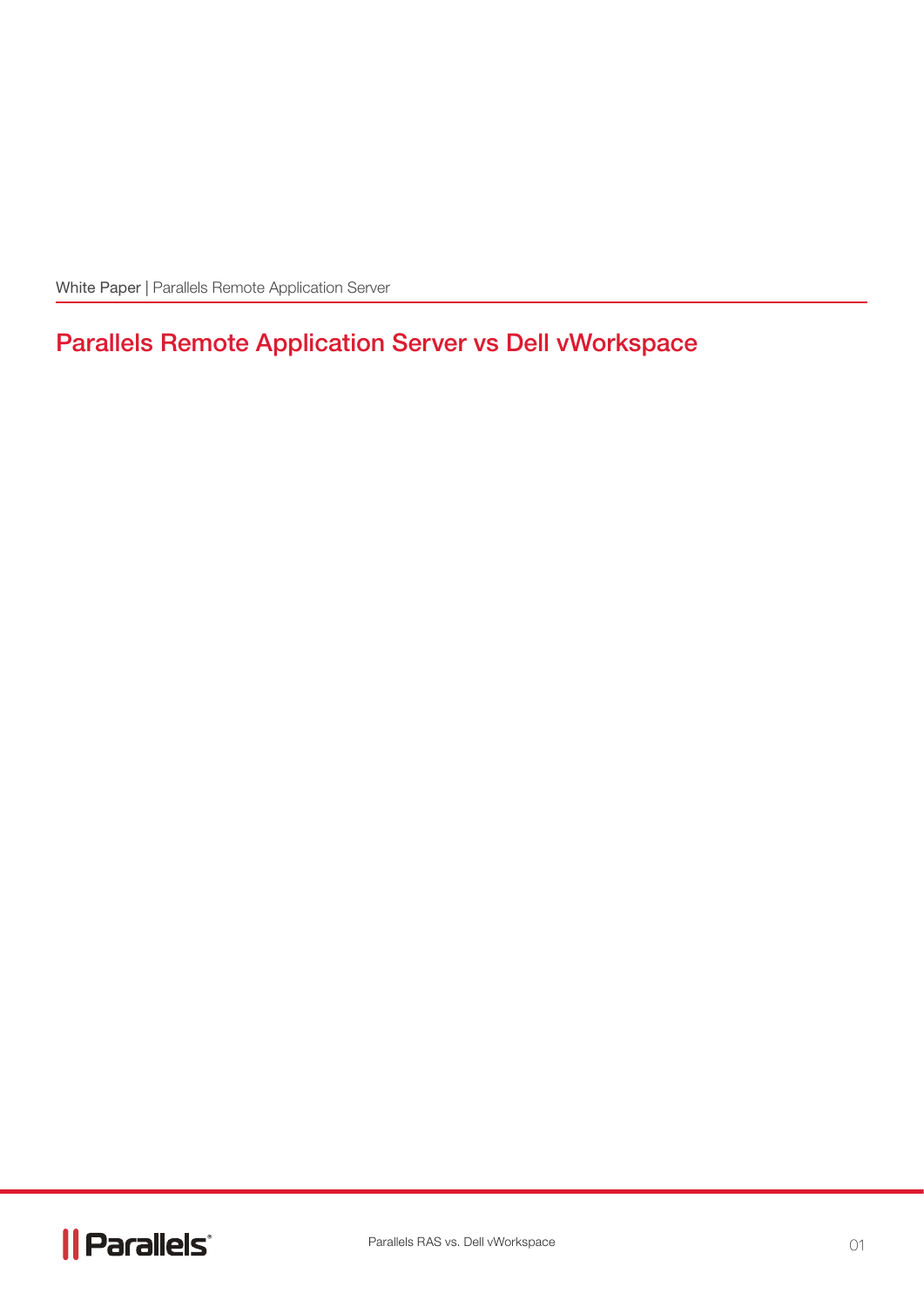#### **Table of Contents**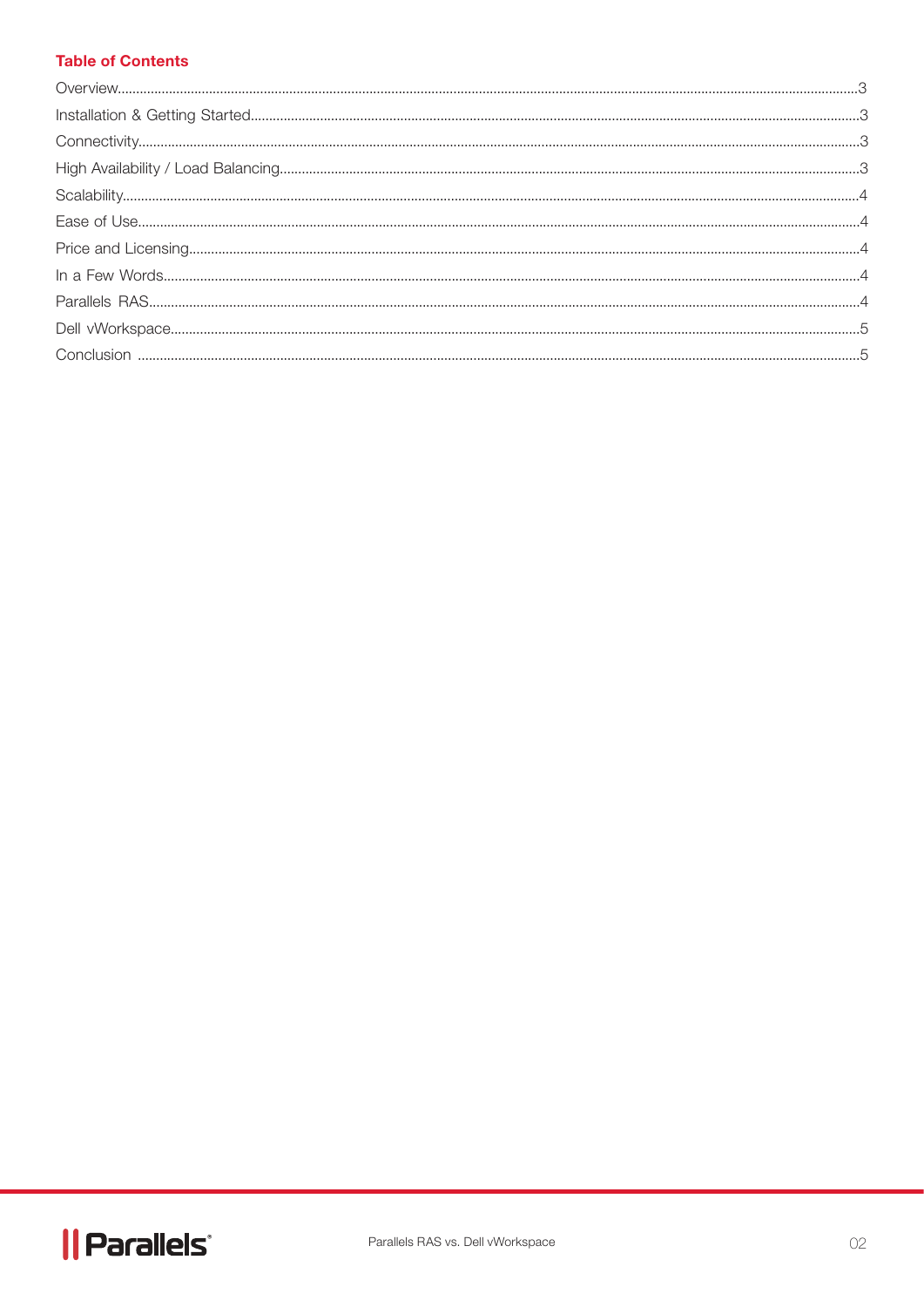#### **Overview**

Desktop virtualization and application publishing have come a long way. At one time, there were only a couple of major players in the industry, but now there are quite a few different solutions that claim to do a lot of different things. This paper will analyze two of the solutions: Parallels® Remote Application Server (RAS) and Dell vWorkspace™.

Considering most mature products these days have similar features, this comparative document concentrates on how the features of Parallels RAS and Dell vWorkspace differ and how these differences affect the end user experience.

#### Installation & Getting Started

Both products have the basic next, next, finish template, so the difference between the products really comes down to the configuration after installation and how quickly you can make the applications or virtual desktops available to your users.

Once Parallels RAS is installed and the administrator has logged in to the Administrator Console for the first time, you can publish your first application or virtual desktop, even from a single server setup, and users can connect to the server to access the data immediately. The straightforward wizards make it very easy to configure and deploy your environment.

By comparison, once the vWorkspace installation wizard is ready, you have to go through a configuration process that is neither straightforward nor intuitive.

## **Connectivity**

HTML5 is all the rage with connection broker solutions, and why not? The ease with which you can access your virtual desktop or applications makes this a must-have for any desktop or application delivery solution. HTML5 allows users to access their desktop or application through their browser, without requiring a client. This is great for kiosks and Chromebook™; it makes the solution much more flexible and viable for most companies and allows for better BYOD.

However, there are some definite drawbacks to this solution: the graphical performance is not ideal for users with more than one monitor or for those who need to do CAD work. Device redirection also does not work with the HTML5 client. This means that if you want USB redirection to your endpoint, it will not work over HTML5.

The good news, though, is that both Parallels RAS and Dell vWorkspace come with a client that you can install on your PC or a host of difference devices. While connectivity is pretty much the same between solutions, only Parallels RAS offers a more robust choice of endpoints to install to. Want to use your Linux machine? Check. Want to use a tablet or phone? Check. How about Raspberry Pi? Check. The range of options is seemingly endless with Parallels RAS.

Along with the endpoint devices, both solutions offer the security and remote capabilities to access desktops or applications from outside your LAN. Both solutions also come with the Gateway server that can encrypt the connection over SSL, and have the ability to use two-factor authentication, which is a necessity today.

# High Availability / Load Balancing

High availability and load balancing options typically have to be arranged with multiple third-party solutions and vendors, as none of the major players have introduced them as out-of-the-box features. Therefore, if you want to set up load balancing or high availability for Dell vWorkspace, you need multiple products from multiple vendors, such as F5 or Kemp for load balancing, and then you need to make sure you have the hypervisor license to support high availability.

Parallels RAS, however, offers high availability and load balancing out of the box, so you don't have to research thirdparty solutions. Moreover, you don't have multiple vendors to deal with; you just have one support line to call.

All this is built in with Parallels RAS and covered by the initial license you buy.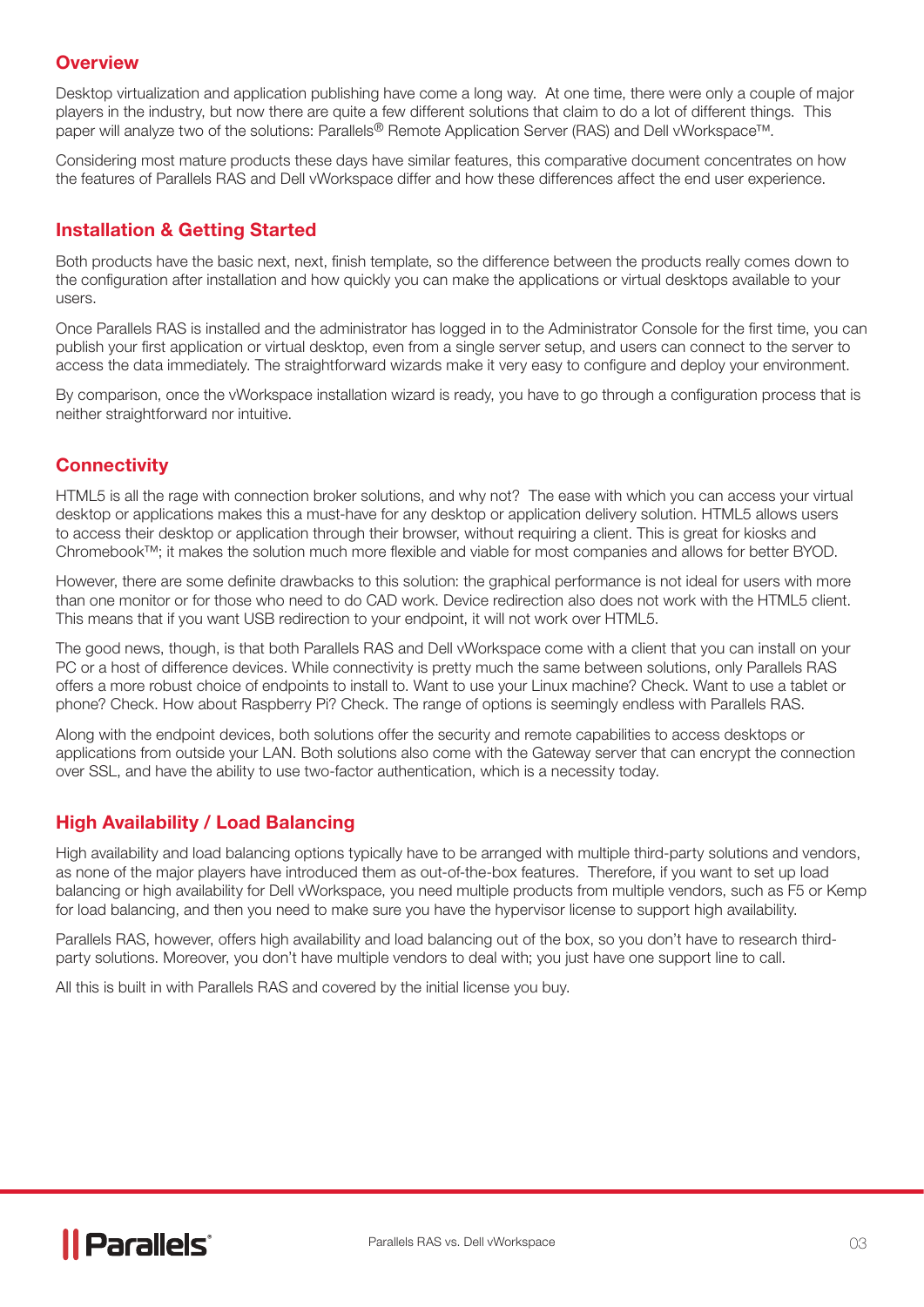# **Scalability**

Parallels Remote Application Server allows you to remotely install all needed components when scaling up the infrastructure. This means that you can be up and running in no time. All you need to do is install the server's operating system, then install the agent from the Parallels RAS central management console, and you're good to go. New servers are automatically added to the farm and included in all load balancing rules by default, thus requiring minimum configuration.

With Dell vWorkspace, you need to manually install the agent on every new server you add after the operating system is installed, and then you have to add it to the pool of your choice. These added steps can potentially take you away from the line of business, and if you get a spike in usage or bandwidth, you need to rollout as quickly as possible. Parallels RAS allows you to do this quickly and easily.

#### Ease of Use

If a solution is not easy to use, then you will more than likely remove it from your environment. The process of training and getting your IT staff up to speed on the solution itself increases the TCO (total cost of ownership), and one of the time-consuming issues mentioned by customers is migrating all the users from the old system to the new application and virtual desktop solution, and giving them access to the virtual desktops and applications.

## Price and Licensing

If flexible licensing is appealing, you are in luck—Parallels Remote Application Server has flexible licensing options. For example, you can inexpensively add extra licensing at any point in time. This sets Parallels RAS above the competition again, by allowing you to pay \$79.99 for every concurrent user, as opposed to \$300 for one concurrent user for Dell vWorkspace.

The licensing for Parallels RAS is also simple, as there is only one licensing option, every feature is included, and there are no hidden costs or surprises. Therefore, you do not have to consider whether you need to purchase Standard, Advanced or Enterprise like you would with Dell vWorkspace. Licensing headaches are a thing of the past with the onesize-fits-all licensing offered by Parallels.

#### In a Few Words

#### Parallels RAS

- Easy to set up and quicker to roll out
- Able to scale up the farm easily with remote installation of agents
- Licensing and cost is straightforward and affordable
- High availability and load balancing solutions are built in
- Clientless HTML5 access to applications and virtual desktops
- Encrypted connection between end users and Parallels farm for a more secure setup
- Support for the most popular operating systems and mobile operating systems (out-of-the-box BYOD support)

#### Dell vWorkspace

- No new product and feature releases from Dell; only support updates will be available
- Requires additional and complex configuration after setup
- Scaling up requires extra cost with third-party vendors
- Too many licensing options
- Much more expensive than Parallels RAS